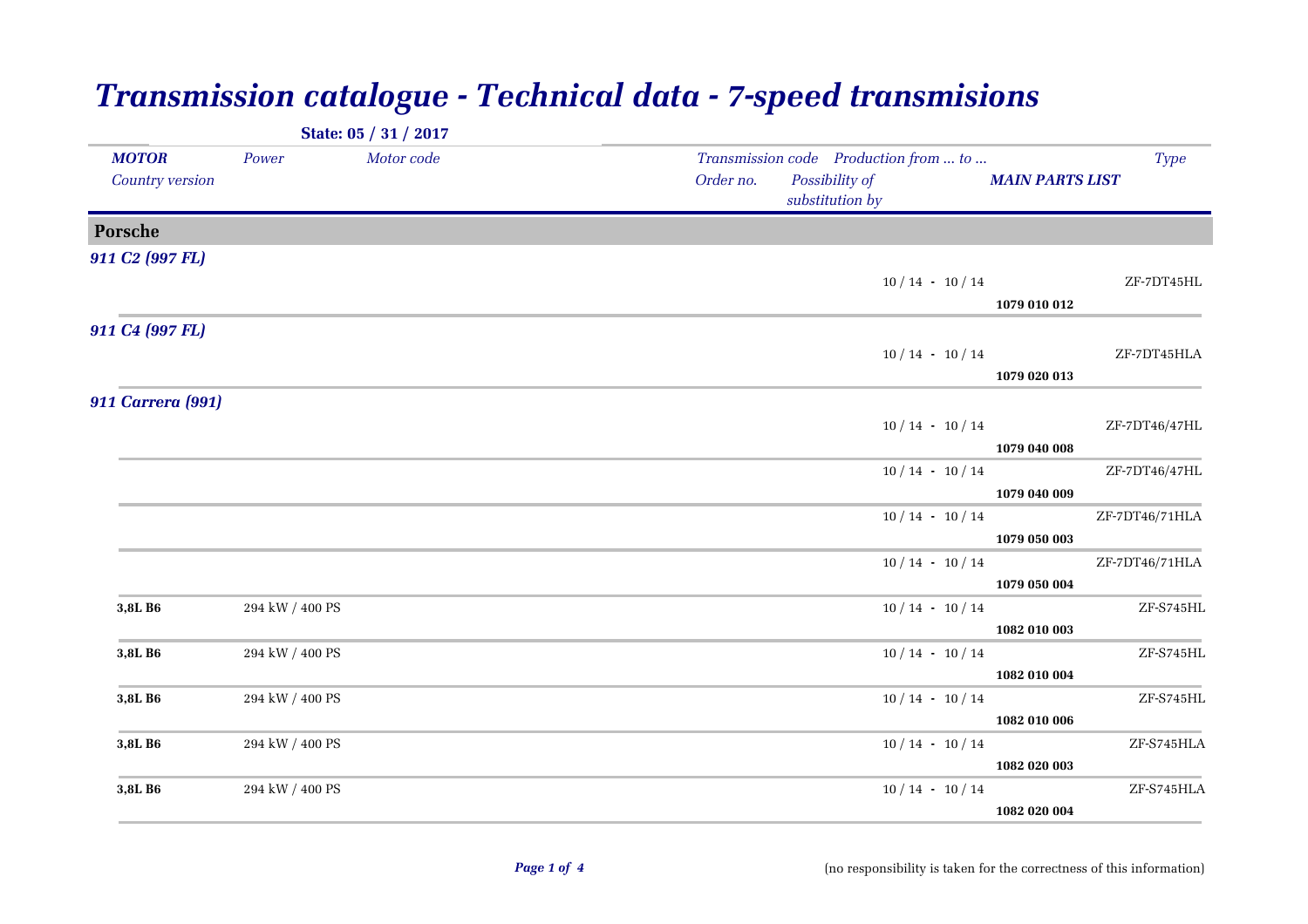| <b>MOTOR</b>              | Power           | Motor code |           | Transmission code Production from  to |                        | Type           |
|---------------------------|-----------------|------------|-----------|---------------------------------------|------------------------|----------------|
| Country version           |                 |            | Order no. | Possibility of<br>substitution by     | <b>MAIN PARTS LIST</b> |                |
| Porsche                   |                 |            |           |                                       |                        |                |
| <b>911 Carrera (991)</b>  |                 |            |           |                                       |                        |                |
| 3,8L B6                   | 294 kW / 400 PS |            |           | $10/14 - 10/14$                       |                        | ZF-S745HLA     |
|                           |                 |            |           |                                       | 1082 020 006           |                |
| 3,8L B6                   | 294 kW / 400 PS |            |           | $10/14$ - $10/14$                     |                        | ZF-S755HL      |
|                           |                 |            |           |                                       | 1082 083 007           |                |
| 3,8L B6                   | 294 kW / 400 PS |            |           | $10/14 - 10/14$                       |                        | ZF-S755HL      |
|                           |                 |            |           |                                       | 1082 083 008           |                |
| 3,8L B6                   | 294 kW / 400 PS |            |           | $10/14 - 10/14$                       |                        | ZF-S755HLA     |
|                           |                 |            |           |                                       | 1082 084 008           |                |
| 911 Carrera C2 (991 - II) |                 |            |           |                                       |                        |                |
|                           |                 |            |           | $10/14 - 10/14$                       |                        | ZF-7DT55HL     |
|                           |                 |            |           |                                       | 1079 087 008           |                |
| 911 Carrera C4 (991 - II) |                 |            |           |                                       |                        |                |
| 2,7L B6                   | 272 kW / 370 PS |            |           | $10/14 - 10/14$                       |                        | ZF-7DT55HLA    |
|                           |                 |            |           |                                       | 1079 088 009           |                |
| 2,7L B6                   | 272 kW / 370 PS |            |           | $10/14 - 10/14$                       |                        | ZF-7DT55HLA    |
|                           |                 |            |           |                                       | 1079 088 010           |                |
| 911 GT3 (991)             |                 |            |           |                                       |                        |                |
| 3,8L B6                   | 350 kW / 476 PS |            |           | $10/14 - 10/14$                       |                        | ZF-7DT46/47HL  |
|                           |                 |            |           |                                       | 1079 040 010           |                |
| 3,8L B6                   | 350 kW / 476 PS |            |           | $10/14 - 10/14$                       |                        | ZF-7DT46/47HL  |
|                           |                 |            |           |                                       | 1079 040 011           |                |
| <b>911 Turbo (991)</b>    |                 |            |           |                                       |                        |                |
| 3,8L B6                   | 367 kW / 499 PS |            |           |                                       | $10/14 - 10/14$        | ZF-7DT46/71HLA |
|                           |                 |            |           |                                       | 1079 050 005           |                |
| 911 Turbo (997 FL)        |                 |            |           |                                       |                        |                |
| 3,8L B6                   | 367 kW / 499 PS |            |           | $10/14 - 10/14$                       |                        | ZF-7DT45HLA    |
|                           |                 |            |           |                                       | 1079 020 015           |                |

*918 Spyder (G1)*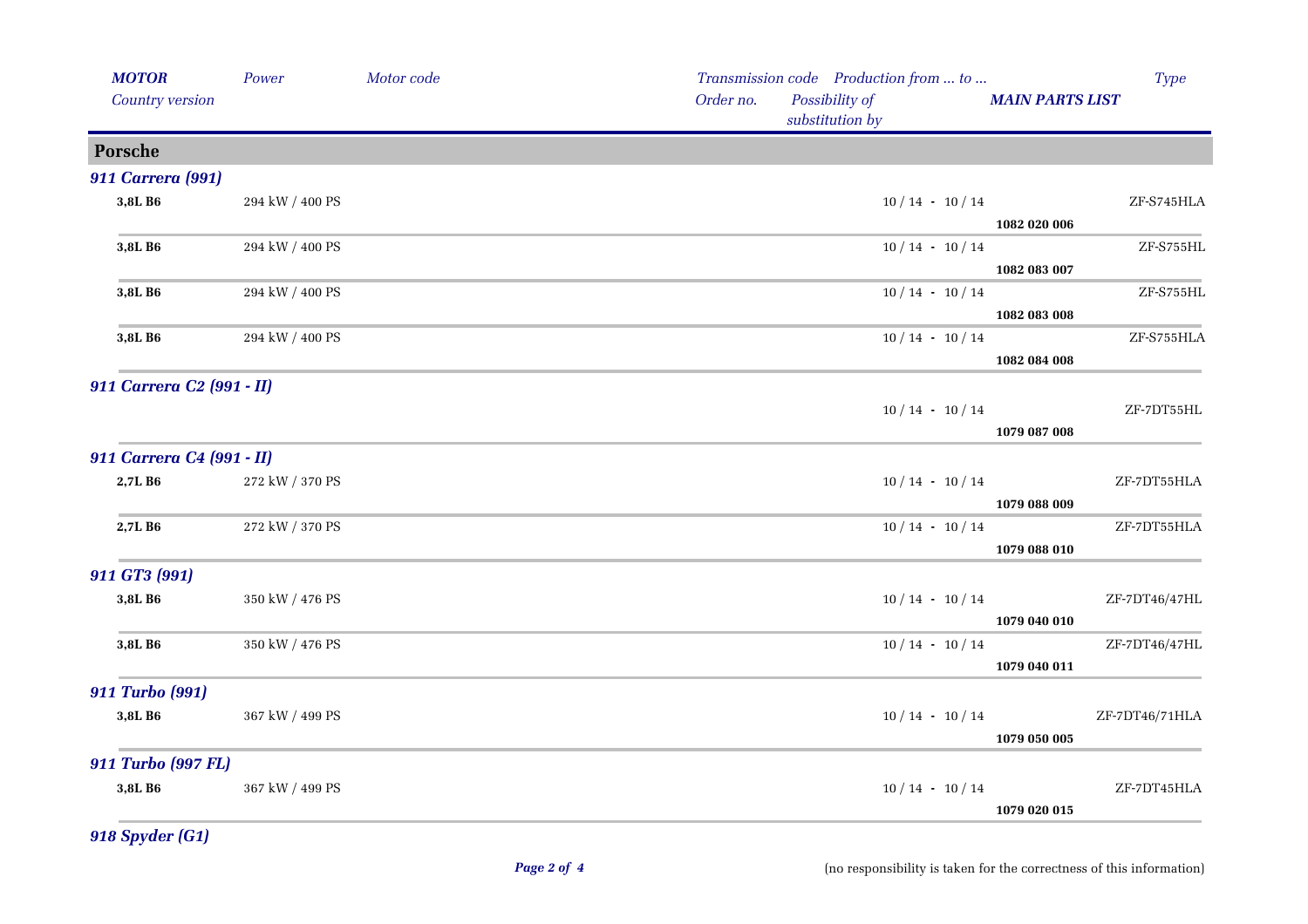| <b>MOTOR</b>            | Power               | Motor code |           | Transmission code Production from  to |                        | Type       |
|-------------------------|---------------------|------------|-----------|---------------------------------------|------------------------|------------|
| Country version         |                     |            | Order no. | Possibility of<br>substitution by     | <b>MAIN PARTS LIST</b> |            |
| Porsche                 |                     |            |           |                                       |                        |            |
| <b>918 Spyder (G1)</b>  |                     |            |           |                                       |                        |            |
| <b>4,6LV8</b>           | $416$ kW / $566$ PS |            |           | $10/14 - 10/14$                       |                        | ZF-7DT71HL |
|                         |                     |            |           |                                       | 1096 010 004           |            |
| <b>Boxster</b>          |                     |            |           |                                       |                        |            |
|                         |                     |            |           |                                       |                        | ZF-7DT45HL |
|                         |                     |            |           |                                       | 1079 010 002           |            |
| <b>Boxster</b> (981)    |                     |            |           |                                       |                        |            |
|                         |                     |            |           | $10/14 - 10/14$                       |                        | ZF-7DT46FL |
|                         |                     |            |           |                                       | 1079 060 006           |            |
|                         |                     |            |           | $10/14 - 10/14$                       |                        | ZF-7DT46FL |
|                         |                     |            |           |                                       | 1079 060 014           |            |
| <b>Boxster</b> (987 FL) |                     |            |           |                                       |                        |            |
|                         |                     |            |           | $10/14 - 10/14$                       |                        | ZF-7DT45FL |
|                         |                     |            |           |                                       | 1079 030 009           |            |
|                         |                     |            |           | $10/14 - 10/14$                       |                        | ZF-7DT45FL |
|                         |                     |            |           |                                       | 1079 030 010           |            |
|                         |                     |            |           | $10/14 - 10/14$                       |                        | ZF-7DT45FL |
|                         |                     |            |           |                                       | 1079 030 011           |            |
| <b>Boxster S (981)</b>  |                     |            |           |                                       |                        |            |
|                         |                     |            |           | $10/14 - 10/14$                       |                        | ZF-7DT46FL |
|                         |                     |            |           |                                       | 1079 060 001           |            |
|                         |                     |            |           | $10/14 - 10/14$                       |                        | ZF-7DT46FL |
|                         |                     |            |           |                                       | 1079 060 004           |            |
|                         |                     |            |           | $10/14 - 10/14$                       |                        | ZF-7DT46FL |
|                         |                     |            |           |                                       | 1079 060 005           |            |
|                         |                     |            |           | $10/14 - 10/14$                       |                        | ZF-7DT46FL |
|                         |                     |            |           |                                       | 1079 060 011           |            |

*Panamera (G1 - II)*